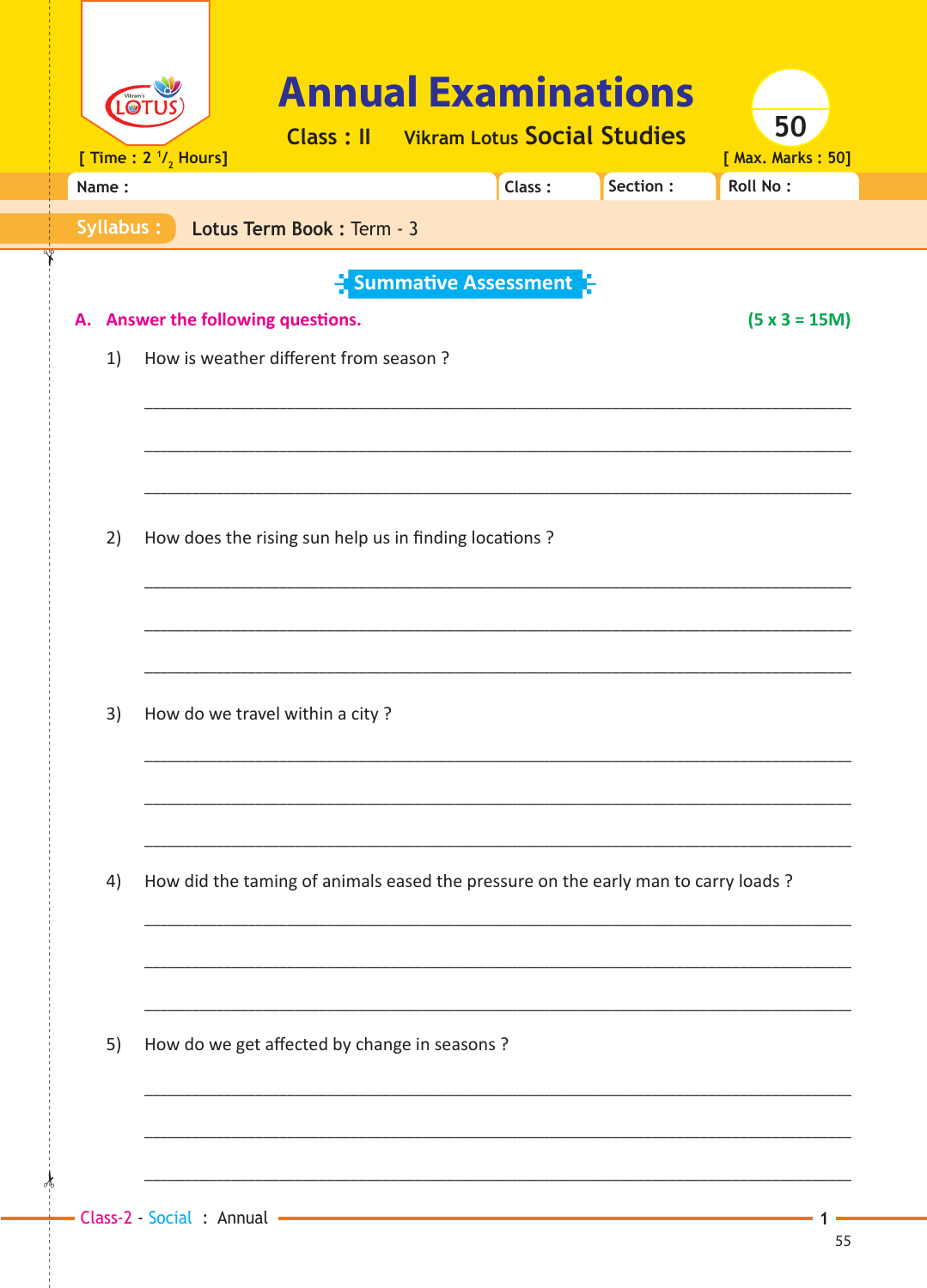## **F** Formative Assessment Я

| В. |    | Fill in the blanks with suitable words given in the box. |     |                                                                                  |       |                                                              |  | $(5 x 1 = 5M)$ |                |  |  |
|----|----|----------------------------------------------------------|-----|----------------------------------------------------------------------------------|-------|--------------------------------------------------------------|--|----------------|----------------|--|--|
|    |    | cotton                                                   | sun | fastest                                                                          | round | carried                                                      |  |                |                |  |  |
|    | 1) |                                                          |     |                                                                                  |       | The early man stated using a wooden form which looked like a |  |                |                |  |  |
|    |    |                                                          |     | 2) We prefer wearing loose __________________________________clothes in summers. |       |                                                              |  |                |                |  |  |
|    | 3) |                                                          |     |                                                                                  |       |                                                              |  |                |                |  |  |
|    |    |                                                          |     |                                                                                  |       |                                                              |  |                |                |  |  |
|    |    |                                                          |     |                                                                                  |       |                                                              |  |                |                |  |  |
| C. |    |                                                          |     | Write 'T' for true and 'F' for false statements.                                 |       |                                                              |  |                | $(5 x 1 = 5M)$ |  |  |
|    | 1) |                                                          |     | Autumn comes after monsoon and before winter.                                    |       |                                                              |  |                |                |  |  |
|    | 2) | There are eight major directions.                        |     |                                                                                  |       |                                                              |  |                |                |  |  |
|    | 3) | Camel is called the ship of the desert.                  |     |                                                                                  |       |                                                              |  |                |                |  |  |
|    | 4) |                                                          |     | Today, wheels are only used in vehicles.                                         |       |                                                              |  |                |                |  |  |
|    | 5) | We enjoy lassi in winters.                               |     |                                                                                  |       |                                                              |  |                |                |  |  |
|    |    |                                                          |     | D. Multiple choice questions. Tick ( $\checkmark$ ) the correct option.          |       |                                                              |  |                | $(5 x 1 = 5M)$ |  |  |
|    | 1) |                                                          |     | We wear woollen clothes in                                                       |       |                                                              |  |                |                |  |  |
|    |    | i) winter                                                |     | ii) spring                                                                       |       | iii) summer                                                  |  | iv) monsoon    |                |  |  |
|    | 2) |                                                          |     |                                                                                  |       | The invention of the wheel led to the invention of many      |  |                |                |  |  |
|    |    | i) machines                                              |     | ii) tools                                                                        |       | iii) vehicles                                                |  | iv) sledges    |                |  |  |
|    | 3) |                                                          |     | Mango, watermelon and litchi are eaten during                                    |       |                                                              |  |                |                |  |  |
|    |    | i) winter                                                |     | ii) summer                                                                       |       | iii) monsoon                                                 |  | iv) spring     |                |  |  |
|    |    | - Class-2 - Social : Annual                              |     |                                                                                  |       |                                                              |  |                |                |  |  |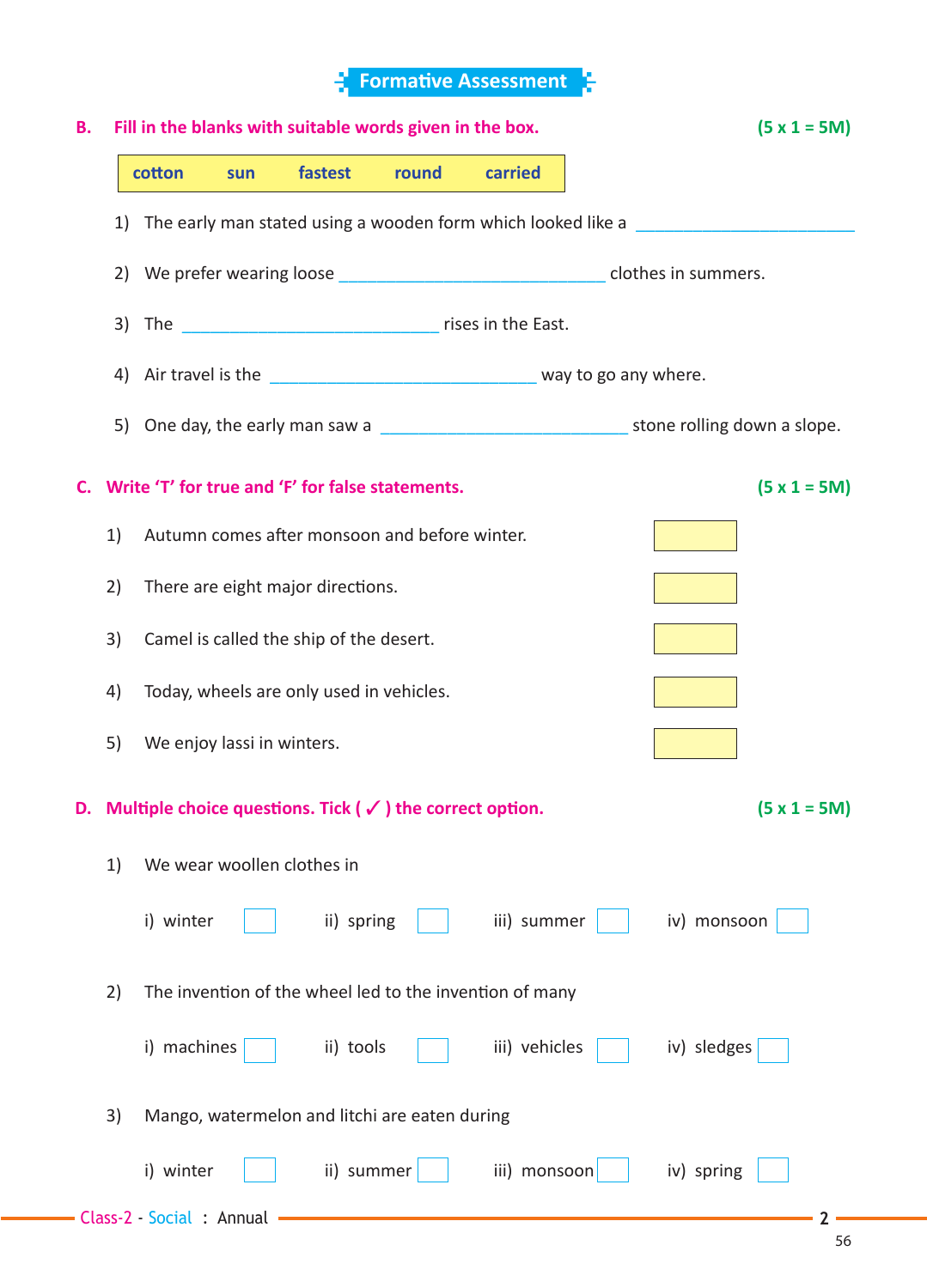| 4) |                                   | The rolling down of round stone gave the idea of making a                        |                     |
|----|-----------------------------------|----------------------------------------------------------------------------------|---------------------|
|    | i) food                           | ii) fire<br>iii) wheel<br>iv) house                                              |                     |
| 5) |                                   | The life of early man was different from the life of                             |                     |
|    | i) today                          | ii) stone age $\vert$<br>iii) yesterday<br>iv) tomorrow                          |                     |
|    |                                   | E. look at the given map of India. Write the directions of the following states. | $(4 \times 1 = 4M)$ |
| 1) | Jammu and Kashmir                 | $\sim$ 1                                                                         |                     |
| 2) | Assam                             |                                                                                  |                     |
| 3) | Rajasthan                         |                                                                                  |                     |
| 4) | Kerala                            |                                                                                  |                     |
|    |                                   |                                                                                  |                     |
|    |                                   | F. Encircle the odd ones from the groups given below.                            | $(8 \times 1 = 8M)$ |
| 1) |                                   | monsoon, rain coat, shedding leaves, september                                   |                     |
|    |                                   | 2) summer, cold drink, cotton clothes, August                                    |                     |
| 3) | season, weather, spring, autumn   |                                                                                  |                     |
|    | 4) winter, flood, heater, January |                                                                                  |                     |
| 5) | boat, ship, steamer, rickshaw     |                                                                                  |                     |
| 6) | bus, train, auto, truck           |                                                                                  |                     |
| 7) | train, tonga, cycle, bullock cart |                                                                                  |                     |

✁

✁